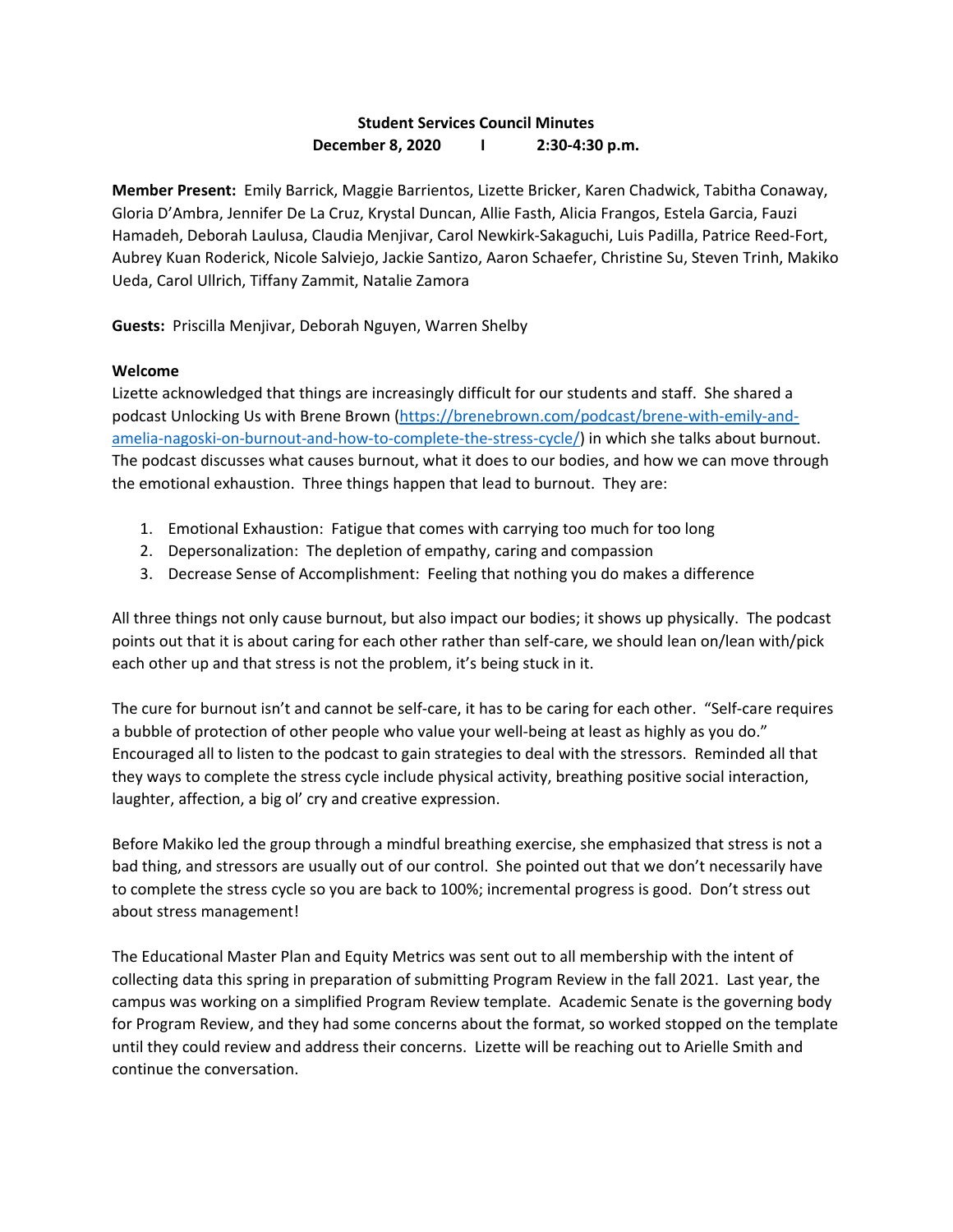Lizette will work on getting an Academic Senate approved template in January, and will refine what is needed for Program Review in the spring.

## **Program Updates**

Maggie reported that CDC has been working on reopening the Center. They made a presentation to EOC reopening plan as to how they would keep the children and staff safe for a reopening. They are hoping for a spring reopening to bring back some children and families and then moving forward through summer and fall to bring program back to capacity. They continue to support families through parenting workshops, dad cafés and community meetings. There is still time make a holiday donation to support our CARES and CalWorks student families[. https://foundation.smccd.edu/CWS-CDC-](https://foundation.smccd.edu/CWS-CDC-HolidayDonations.php)[HolidayDonations.php](https://foundation.smccd.edu/CWS-CDC-HolidayDonations.php)

Tiffany reported that dual enrollment is expected to be double in size from fall semester. They will start spring registration next week. The concurrent enrollment team has been presenting workshops and will continue to do them in January to onboard students. Promise is currently conducting transition meetings. Also working with students that have been disengaged and doing wraparound meetings with counselors. Promise applications for the fall 2021 cohort will open in January 1, 2021.

Aubrey reported that the International Program is keeping students engaged and enrolled especially during COVID. They currently have 343 students in the program. They have 20 new students who are enrolled in their online orientation. Spring has always been smaller number. However, because of COVID and other restriction, we can only enroll new F1 students if they are in California which is an additional factor in the small number of new students in the spring. International Education Week was successful; over 200 people attended and eight countries were represented. As a result of International Education Week, they are working on implementing a CSM Alumni Speaker Series. The goal is to get alumni to virtually engaged with our students, and will use the Guided Pathways six communities as the template. Students will be able to see the pathways alumni have taken with their college majors. This platform will also engage prospective students.

Fauzi reported that the student government and clubs wrapped up their meetings this week. The students are actively planning the welcome week and club fair in the spring. Elections will take place in April; please encourage your students who would like to be involved or need to be at the table when decisions are being made to run for student government office.

Steven Trinh reported that Admissions and Records will have open Zoom hours, starting off with an hour a day and increase time, as needed. In the spring, Admissions will go back to having extended hours on Tuesdays and Wednesdays (until 7:00 pm). Admissions will create a workshop that their student worker will lead and educate students on topics such as application process and registration process. Steven is working with Valerie Tyler to revamp Admissions web page to reflect new hours.

Claudia reported that they awarded over \$200,000 through the CARES fund, prioritizing foster youth, Promise, veterans, and undocumented students, and will continue to disburse funds every week. She reminded all that students who receive these funds do not need to complete a financial aid application but need have high school diploma, register with selective services (males) and must be enrolled in six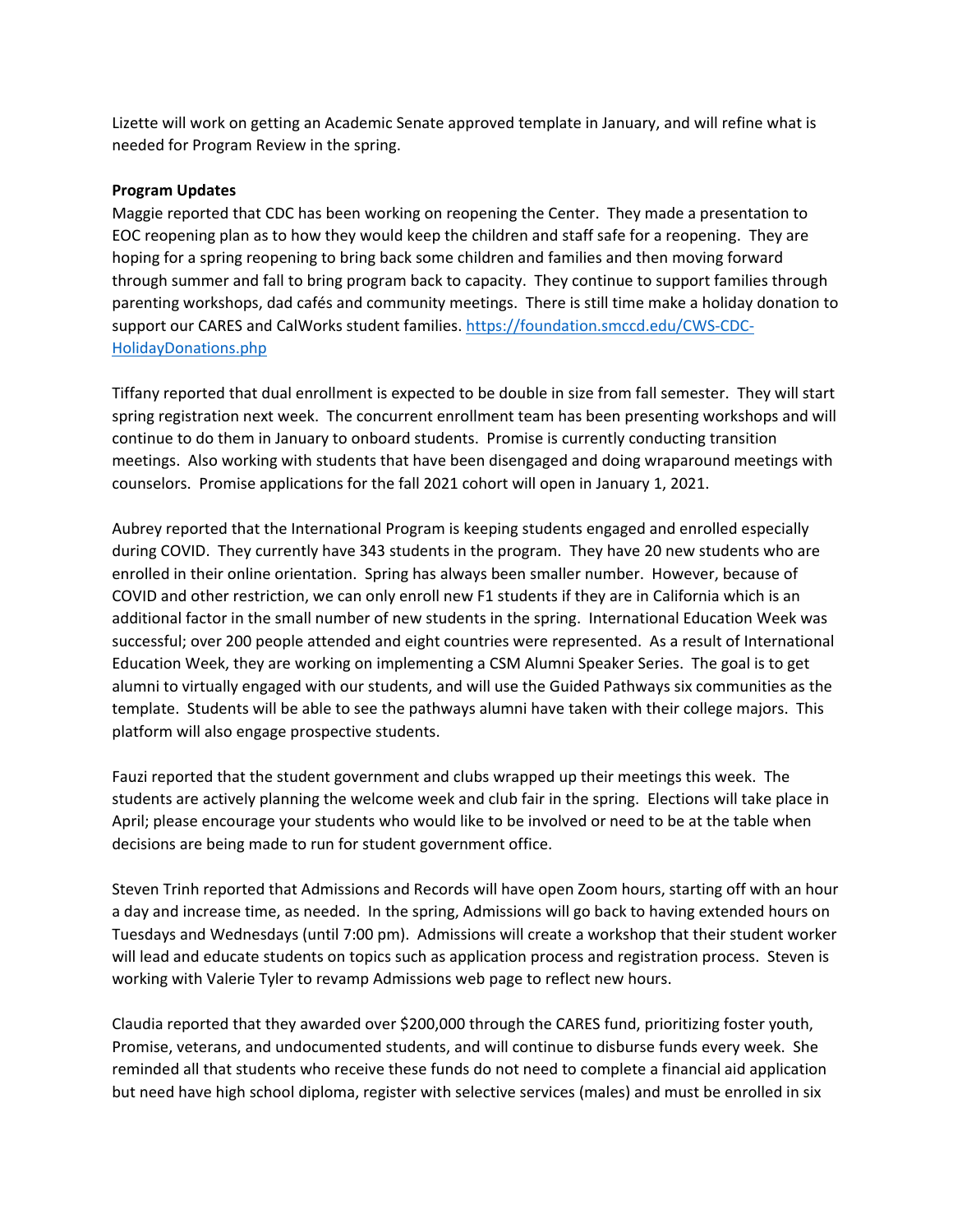units. Also received over \$50,000 additional funds under the disaster relief emergency funds. They are working with the other two colleges and the district to see out how they will distribute these funds. More information about the CARES fund can be found on the Financial Aid website.

Karen reported that the Scholarship application for 2021-22 is online. However, they are currently experiencing some technical difficulty. Students who have never used Academic Works before or students who forgot their password and resetting their passwords are not receiving their emails from Academic Works to their my.smccd email. Academic Works' engineers and SMCCCD's ITS department are working on fixing the problem. All three campuses are currently manually retrieving the confirmation and sending the confirmation to the student until the problem is fixed. The first scholarship workshop is December 9

[https://collegeofsanmateo.edu/scholarships/docs/2021\\_2022\\_Scholarship\\_App\\_Flyer2.pdf.](https://collegeofsanmateo.edu/scholarships/docs/2021_2022_Scholarship_App_Flyer2.pdf) Cash for College workshops for the high schools have been highly attended. Cash for College flyer is at FAFSA C4C[: https://collegeofsanmateo.edu/finaid/docs/2122\\_C4C\\_FAFSA.pdf.](https://collegeofsanmateo.edu/finaid/docs/2122_C4C_FAFSA.pdf) Dream Act flyer is at CA DREAM C4C[: https://collegeofsanmateo.edu/finaid/docs/2122\\_C4C\\_DREAM.pdf](https://collegeofsanmateo.edu/finaid/docs/2122_C4C_DREAM.pdf)

Jackie reported that MCCDC will be cohosting their final Q&A session of the semester. This aligns with the recent DACA reinstatement. The workshop will be offered in Spanish and will cover pathways to citizenship and naturalization. Jackie gave a shout out to Tabitha and the pronoun workshop team for the outstanding workshop they put together on personal pronouns.

Luis reported that they are continuing to communicate with students about deadlines and workshops. Veterans received some funding from the Chancellor's Office, so a redesign of the VROC is in process. All three campuses VROC's websites contain a link that distinguishes which classes offered are in person residency courses and online courses. This is important for veterans as there is a difference in benefits for each type of course, in person providing the greater benefit.

Patrice reported that EOPS is doing their best to keep students engaged and connected. They are scheduling in completing their third EOPS counseling contact for the semester. Their transfer application assistance drop-in hours are extended since CSU is accepting application through December 15. Please refer students who need help with their CSU application to EOPS. Students may apply for spring 2021 EOPS through their online application. They are continuing to offer parenting workshops with the Child Development Center to support our CARE and CalWorks students. Holiday donations are still being accepted to support our students in need.

Emily reported that Dr. Jennifer Yang has joined the Wellness Center team. Dr. Yang has 19 years of experience as a pediatrician. In the spring, she will offer telemedicine hours along with the College nurses. Our nurses will continue to offer telemedicine hours on Monday-Thursday from 9:00 am-3:00 pm, and Dr. Yang will offer telemedicine hours on Wednesday from 3:00-4:00 pm. The drive-through flu shot clinic on November 18 was successful; 90 people were vaccinated, 70% were students. Canada College will hold their flu shot clinic on December 9 in lot 1 from 12:00-3:00 pm. Wellness Week Part 3 will be offered on February 8-12. Dr. Yang, Makiko, counselors and nurses will all offer workshops.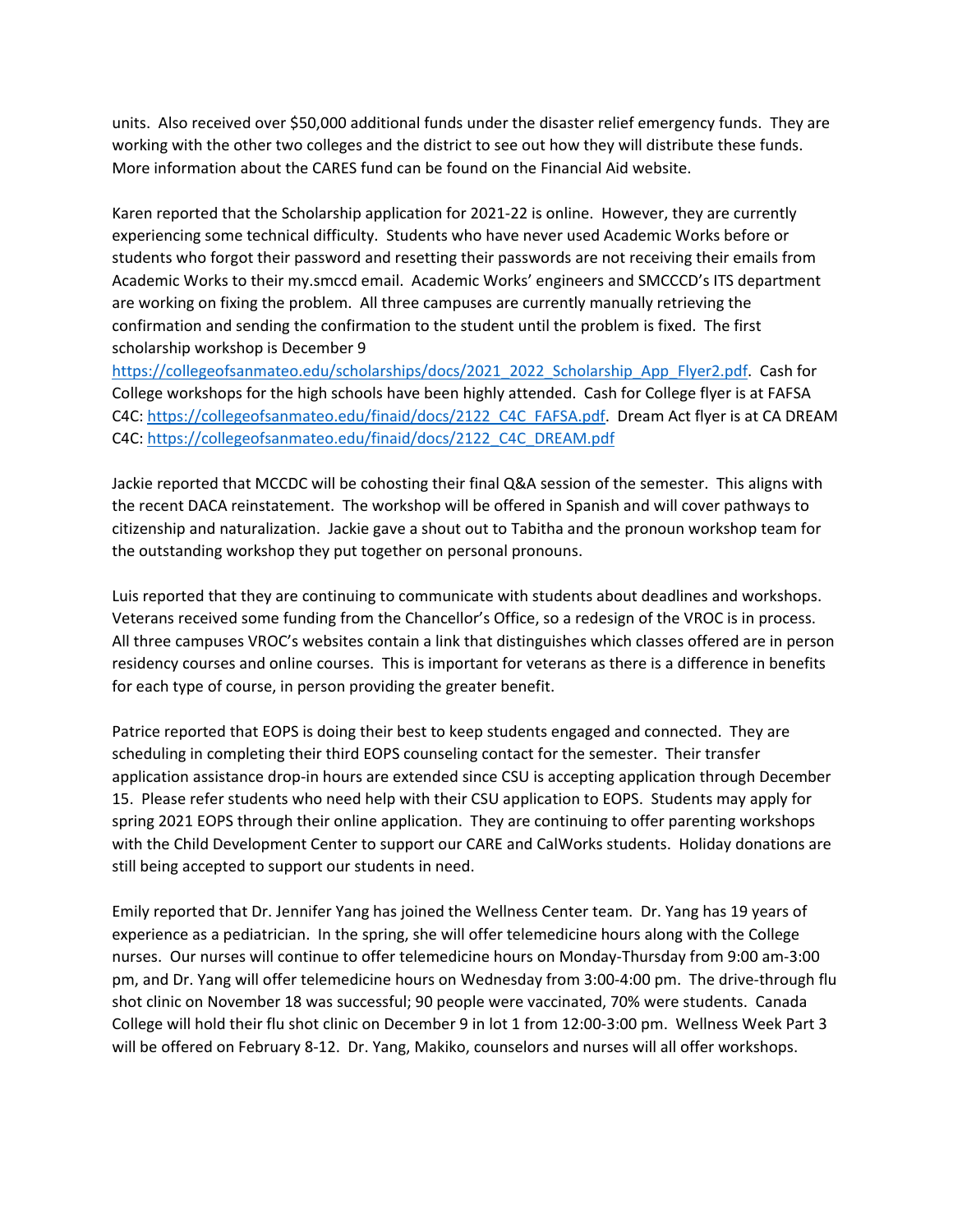Makiko reported that during fall 2020, there was a 25% increase in the number of students using personal counseling services over fall 2019. While it's great that students are taking advantage of personal counseling services, this may also indicate that overall students are more stressed out and need help. The personal counselors are presenting self-care workshops through the Districts Personal Development Academy (PDA) in the spring. Please encourage your colleagues to register and attend these workshops. Active Minds and peer educators continue to be active; they are offering a stress management workshop for students this afternoon.

Nicole reported that all three campuses have been approved for a second round of short-term rental assistance. They will roll out the lottery and application process in mid-January, and will be awarding 15 grants, each at \$1750. SparkPoint is increasing their Bulldog dollars student incentives in spring, so students are able to earn \$500 total for engaging in financial coaching. Funds are distributed through Financial Aid. They are partnering with VITA in the spring, providing free, remote tax preparation conducted over Zoom. Students who are part of the food voucher program will receive a December award of \$75.00 at the end of the week of December  $7<sup>th</sup>$ . The program will then be on hiatus in January, then pick up in February again. Students who are enrolled in the fall and maintains enrollment in the spring with at least 1 unit will automatically be rolled over in the spring; they do not need to reapply. SparkPoint is still accepting applications for the food voucher program. The District has set aside \$100,000 for emergency hotel voucher for students at risk of becoming homeless. A basic needs task force has been formed to figure out the logistics, and they are hoping to roll the program out in the spring. The referral process will start with SparkPoint.

Carol Ullrich reported that things are going well and they are continuing to help student with spring registration.

Christine reported that the Career Center will launch Micro-Internships in the spring. These are short, paid assignment that's similar to the kinds of things one would do as an intern, but is a contracted position. These assignments are usually between 5-40 hours. These internships can help build up students' experience, networks and portfolios. Christine is developing a CSM web page that contains available micro-internships and an online application. This is a free service; there is no cost to the students or College, as the employers pay to have their micro-internships posted on the site.

Alicia reported that the reinstatement workshops are done for the fall semester. They reinstated about 95 students. She also offered other workshops focusing on support and include topics such as test anxiety and balancing work and life. She continues to connect students with other support services such as the tech loan program, food market and tutoring.

Jennifer reported that Puente is currently in the process of helping students with the transfer applications. She is looking for Puente mentors, and will have a mentor mixer in the spring along with other events. Jennifer reported that some Puente alumni who will be graduating will be applying to graduate school.

Carol Newkirk-Sakaguchi reported that DRC's numbers have been steady. She appreciates referrals from the college community even if the student may not have disability documentation. On DRC's